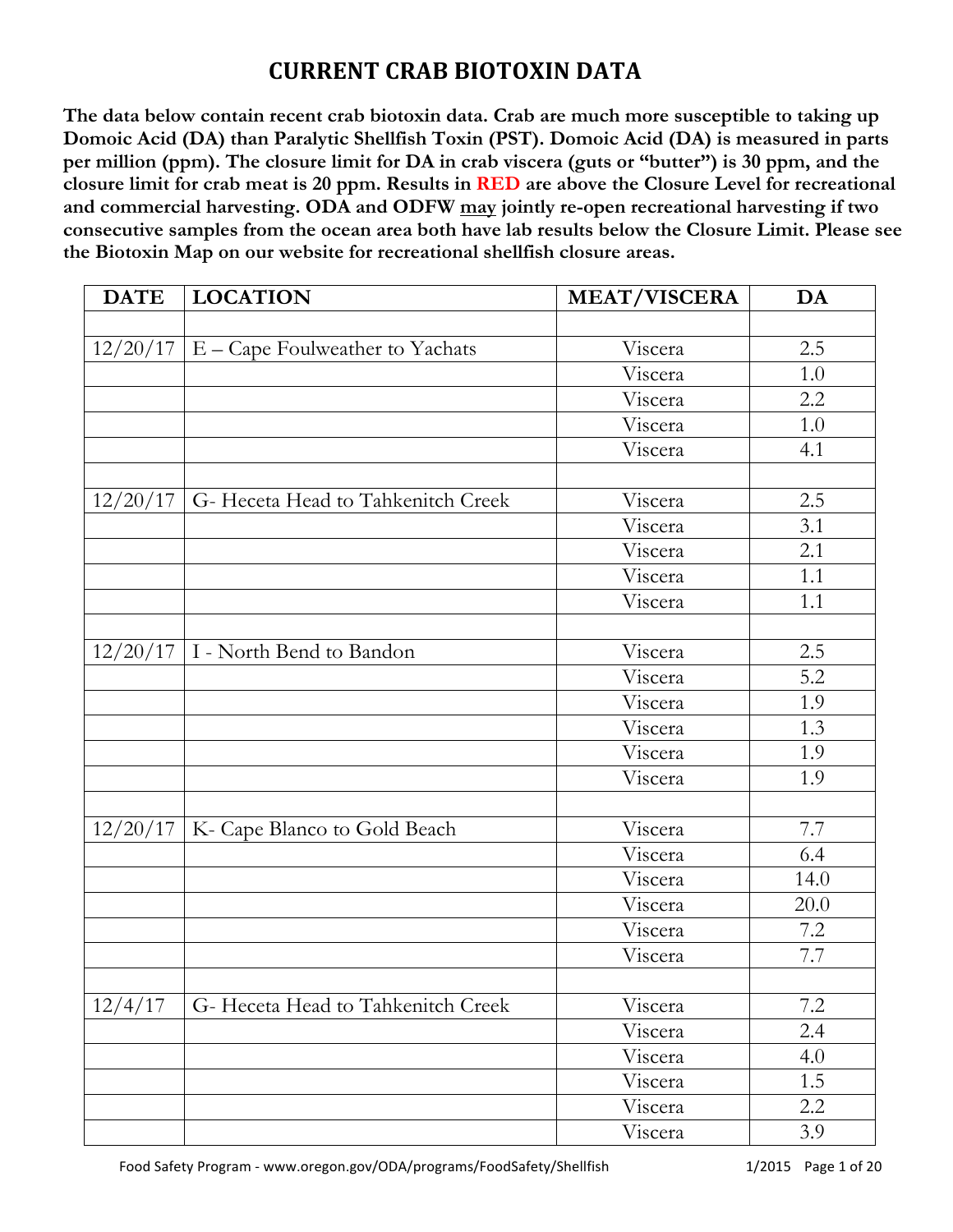| 12/4/17  | K- Cape Blanco to Gold Beach    | Viscera | 5.9          |
|----------|---------------------------------|---------|--------------|
|          |                                 | Viscera | 6.9          |
|          |                                 | Viscera | 11           |
|          |                                 | Viscera | 27           |
|          |                                 | Viscera | 9.3          |
|          |                                 | Viscera | 23           |
|          |                                 |         |              |
| 12/4/17  | L - Gold Beach to OR/CA Border  | Viscera | 24           |
|          |                                 | Viscera | $10\,$       |
|          |                                 | Viscera | 20           |
|          |                                 | Viscera | 13           |
|          |                                 | Viscera | 16           |
|          |                                 | Viscera | 27           |
|          |                                 |         |              |
| 11/30/17 | E - Cape Foulweather to Yachats | Viscera | 1.0          |
|          |                                 | Viscera | 1.2          |
|          |                                 | Viscera | 1.5          |
|          |                                 | Viscera | 3.7          |
|          |                                 | Viscera | $\mathbf{2}$ |
|          |                                 | Viscera | 1.4          |
|          |                                 |         |              |
| 11/30/17 | F - Yachats to Heceta Head      | Viscera | 1.3          |
|          |                                 | Viscera | 16           |
|          |                                 | Viscera | 1.3          |
|          |                                 | Viscera | 3.5          |
|          |                                 | Viscera | < 1.0        |
|          |                                 | Viscera | 1.4          |
|          |                                 |         |              |
| 11/22/17 | F - Yachats to Heceta Head      | Viscera | 1.0          |
|          |                                 | Viscera | 3.7          |
|          |                                 | Viscera | 3.2          |
|          |                                 | Viscera | 7.8          |
|          |                                 | Viscera | < 1.0        |
|          |                                 | Viscera | 1.4          |
|          |                                 |         |              |
| 11/21/17 | - Bandon to Cape Blanco         | Viscera | 3.3          |
|          |                                 | Viscera | 1.6          |
|          |                                 | Viscera | 1.8          |
|          |                                 | Viscera | 3.1          |
|          |                                 | Viscera | 11           |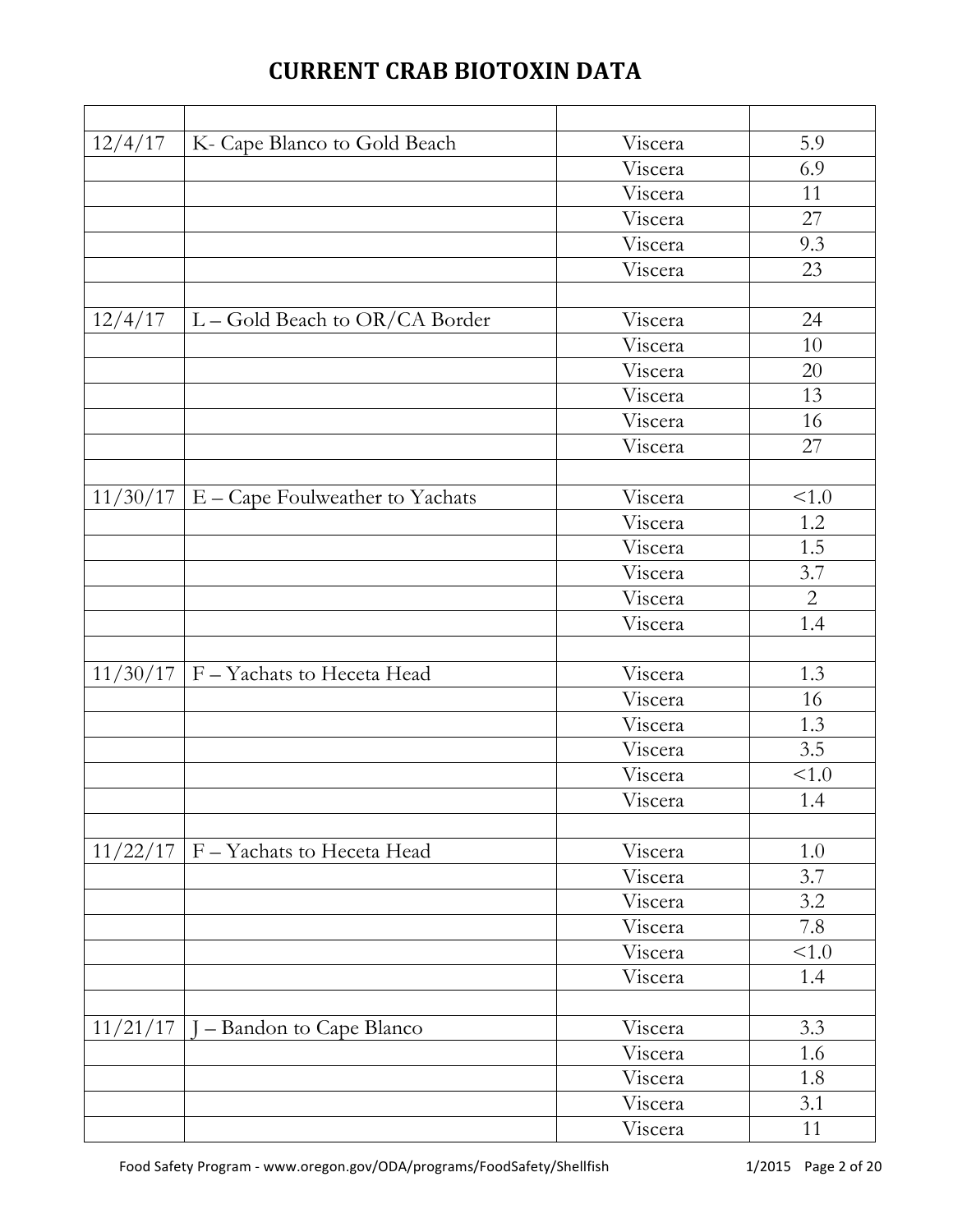|          |                                                 | Viscera | 8      |
|----------|-------------------------------------------------|---------|--------|
|          |                                                 |         |        |
|          | $11/21/17$   K- Cape Blanco to Gold Beach       | Viscera | 32     |
|          |                                                 | Viscera | 20     |
|          |                                                 | Viscera | 7.1    |
|          |                                                 | Viscera | 10     |
|          |                                                 | Viscera | 8.6    |
|          |                                                 | Viscera | 32     |
|          |                                                 |         |        |
|          | $11/21/17$ L – Gold Beach to OR/CA Border       | Viscera | 9.8    |
|          |                                                 | Viscera | 5.5    |
|          |                                                 | Viscera | 41     |
|          |                                                 | Viscera | 33     |
|          |                                                 | Viscera | 41     |
|          |                                                 | Viscera | 30     |
|          |                                                 |         |        |
| 11/16/17 | A – OR/WA Border to Cape Falcon                 | Viscera | < 1.0  |
|          |                                                 | Viscera | < 1.0  |
|          |                                                 | Viscera | < 1.0  |
|          |                                                 | Viscera | 2.8    |
|          |                                                 | Viscera | 1.0    |
|          |                                                 | Viscera | < 1.0  |
|          |                                                 |         |        |
| 11/16/17 | B – Cape Falcon to Cape Lookout                 | Viscera | 2.7    |
|          |                                                 | Viscera | < 1.0  |
|          |                                                 | Viscera | < 1.0  |
|          |                                                 | Viscera | 1.7    |
|          |                                                 | Viscera | < 1.0  |
|          |                                                 | Viscera | 1.2    |
|          |                                                 |         |        |
|          | $11/15/17$ C – Cape Lookout to Cascade Head     | Viscera | < 1.0  |
|          |                                                 | Viscera | < 1.0  |
|          |                                                 | Viscera | < 1.0  |
|          |                                                 | Viscera | < 1.0  |
|          |                                                 | Viscera | 1.2    |
|          |                                                 | Viscera | $10\,$ |
|          |                                                 |         |        |
|          | $11/15/17$ D – Cascade Head to Cape Foulweather | Viscera | < 1.0  |
|          |                                                 | Viscera | 1.1    |
|          |                                                 | Viscera | 1.6    |
|          |                                                 | Viscera | < 1.0  |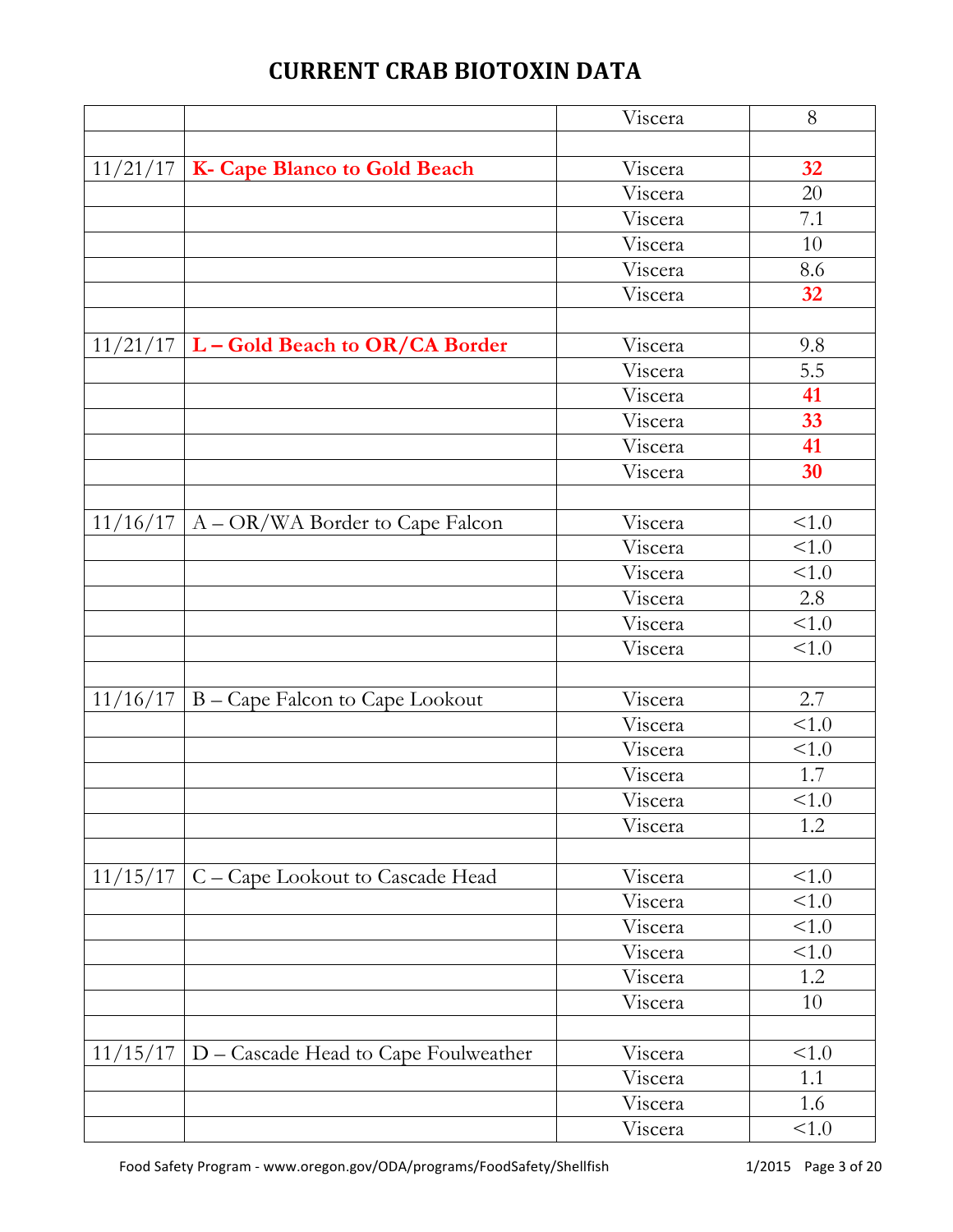|          |                                              | Viscera        | < 1.0 |
|----------|----------------------------------------------|----------------|-------|
|          |                                              | Viscera        | < 1.0 |
|          |                                              |                |       |
|          | $11/15/17$   E – Cape Foulweather to Yachats | Viscera        | < 1.0 |
|          |                                              | Viscera        | < 1.0 |
|          |                                              | Viscera        | 1.4   |
|          |                                              | Viscera        | 1.4   |
|          |                                              | Viscera        | 2.3   |
|          |                                              | Viscera        | 2.9   |
|          |                                              |                |       |
| 11/15/17 | F- Yachats to Heceta Head                    | Viscera        | 5.0   |
|          |                                              | Viscera        | < 1.0 |
|          |                                              | Viscera        | 6.7   |
|          |                                              | Viscera        | 55    |
|          |                                              | Viscera        | 7.9   |
|          |                                              | Viscera        | 27    |
|          |                                              |                |       |
|          | $11/15/17$   K – Cape Blanco to Gold Beach   | <b>Viscera</b> | 32    |
|          |                                              | Viscera        | 19    |
|          |                                              | Viscera        | 33    |
|          |                                              | Viscera        | 11    |
|          |                                              | Viscera        | 7.9   |
|          |                                              | Viscera        | 13    |
|          |                                              |                |       |
|          | $11/15/17$ L – Gold Beach to OR/CA Border    | Viscera        | 25    |
|          |                                              | Viscera        | 24    |
|          |                                              | Viscera        | 12    |
|          |                                              | <b>Viscera</b> | 37    |
|          |                                              | Viscera        | 14    |
|          |                                              | Viscera        | 26    |
|          |                                              |                |       |
| 11/14/17 | J - Bandon to Cape Blanco                    | Viscera        | 17    |
|          |                                              | Viscera        | 6.5   |
|          |                                              | Viscera        | 6.6   |
|          |                                              | Viscera        | 5.4   |
|          |                                              | Viscera        | 9.5   |
|          |                                              | Viscera        | < 1.0 |
|          |                                              |                |       |
| 11/9/17  | G - Heceta Head to Takenitch Creek           | Viscera        | 6.4   |
|          | Off Florence                                 | Viscera        | 23    |
|          | Off Florence                                 | Viscera        | 2.3   |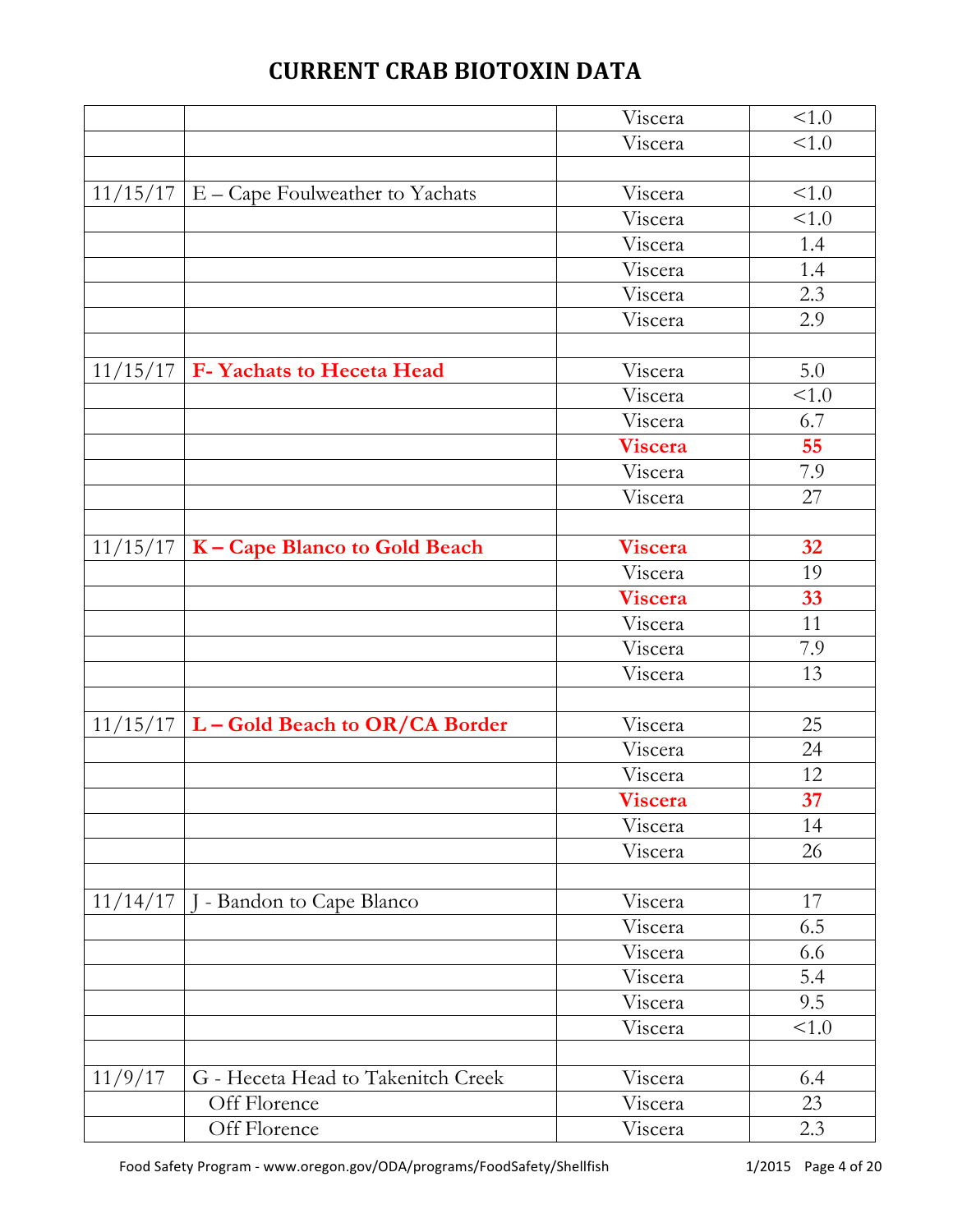|          | Off Florence                       | Viscera | 7.8   |
|----------|------------------------------------|---------|-------|
|          | Off Florence                       | Viscera | 1.0   |
|          | Off Florence                       | Viscera | 3.7   |
|          |                                    |         |       |
| 11/9/17  | H - Tahkenitch Creek to North Bend | Viscera | 2.5   |
|          | Off Winchester Bay                 | Viscera | 4.7   |
|          | Off Winchester Bay                 | Viscera | 3.4   |
|          | Off Winchester Bay                 | Viscera | 2.8   |
|          | Off Winchester Bay                 | Viscera | < 1.0 |
|          | Off Winchester Bay                 | Viscera | 1.6   |
|          |                                    |         |       |
| 11/9/17  | I - North Bend to Bandon           | Viscera | 2.8   |
|          |                                    | Viscera | <1.0  |
|          |                                    | Viscera | 2.0   |
|          |                                    | Viscera | 5.0   |
|          |                                    | Viscera | 3.2   |
|          |                                    | Viscera | 4.8   |
|          |                                    |         |       |
| 11/1/17  | K - Cape Blanco to Gold Beach      | Viscera | 18    |
|          | Off Port Orford                    | Viscera | 19    |
|          | Off Port Orford                    | Viscera | 8.7   |
|          | <b>Off Port Orford</b>             | Viscera | 44    |
|          | Off Port Orford                    | Viscera | < 1.0 |
|          | Off Port Orford                    | Viscera | 14    |
|          |                                    |         |       |
| 11/1/17  | - Bandon to Cape Blanco            | Viscera | 3.7   |
|          |                                    | Viscera | 7.5   |
|          |                                    | Viscera | 30    |
|          |                                    | Viscera | 13    |
|          |                                    | Viscera | 8.5   |
|          |                                    | Viscera | 6.5   |
|          |                                    |         |       |
| 10/30/17 | I - North Bend to Bandon           | Viscera | 2.2   |
|          | From Coos Bay                      | Viscera | 2.5   |
|          | From Coos Bay                      | Viscera | 5.2   |
|          | From Coos Bay                      | Viscera | < 1.0 |
|          | From Coos Bay                      | Viscera | 3.1   |
|          | From Coos Bay                      | Viscera | 7.9   |
|          |                                    |         |       |
| 10/27/17 | L - Gold Beach to the OR/CA Border | Viscera | 25    |
|          | Off Brookings                      | Viscera | 8.4   |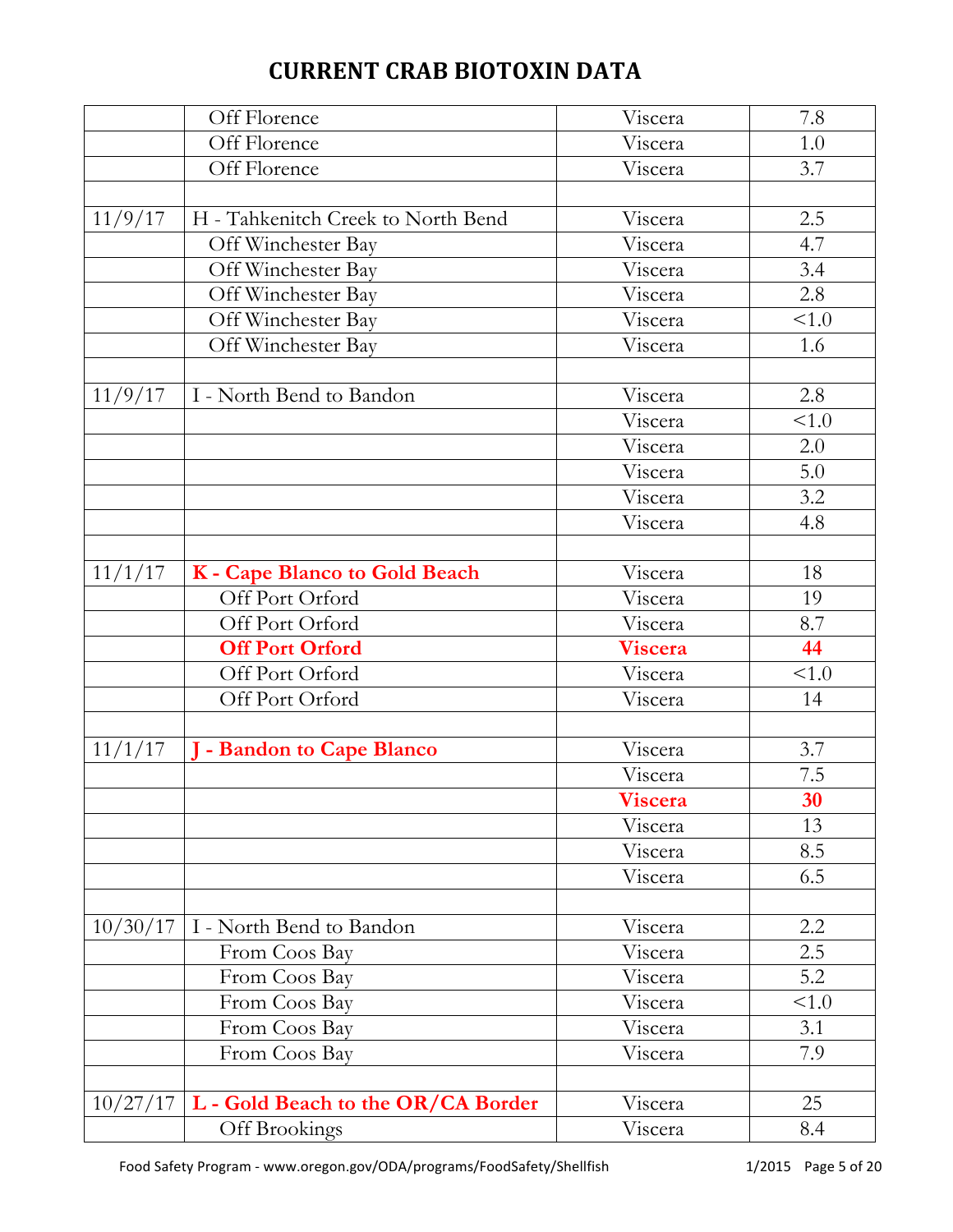|          | Off Brookings                      | Viscera | 13    |
|----------|------------------------------------|---------|-------|
|          | Off Brookings                      | Viscera | 3.8   |
|          | <b>Off Brookings</b>               | Viscera | 30    |
|          | Off Brookings                      | Viscera | 3.8   |
|          |                                    |         |       |
| 10/23/17 | K - Cape Blanco to Gold Beach      | Viscera | 62    |
|          | Off Port Orford                    | Viscera | 2.8   |
|          | Off Port Orford                    | Viscera | 21    |
|          | Off Port Orford                    | Viscera | 4.8   |
|          | Off Port Orford                    | Viscera | < 1.0 |
|          | Off Port Orford                    | Viscera | 9.1   |
|          |                                    |         |       |
| 10/20/17 | L - Gold Beach to the OR/CA Border | Viscera | 19    |
|          | Off Brookings                      | Viscera | 15    |
|          | Off Brookings                      | Viscera | 26    |
|          | Off Brookings                      | Viscera | 23    |
|          | <b>Off Brookings</b>               | Viscera | 34    |
|          | Off Brookings                      | Viscera | 7.3   |
|          |                                    |         |       |
| 10/13/17 | E - Cape Foulweather to Yachats    | Viscera | 1.0   |
|          | Inside Yaquina Bay                 | Viscera | 1.0   |
|          | Inside Yaquina Bay                 | Viscera | 1.0   |
|          | Inside Yaquina Bay                 | Viscera | < 1.0 |
|          | Inside Yaquina Bay                 | Viscera | < 1.0 |
|          | Inside Yaquina Bay                 | Viscera | < 1.0 |
|          | Inside Alsea Bay                   | Viscera | 2.1   |
|          | Inside Alsea Bay                   | Viscera | < 1.0 |
|          | Inside Alsea Bay                   | Viscera | 1.7   |
|          | Inside Alsea Bay                   | Viscera | < 1.0 |
|          | Inside Alsea Bay                   | Viscera | 3.7   |
|          | Inside Alsea Bay                   | Viscera | 5.3   |
|          |                                    |         |       |
| 8/3/17   | A - OR/WA Border to Cape Falcon    | Viscera | < 1.0 |
|          |                                    | Viscera | < 1.0 |
|          |                                    | Viscera | < 1.0 |
|          |                                    | Viscera | 7.8   |
|          |                                    | Viscera | < 1.0 |
|          |                                    | Viscera | < 1.0 |
|          |                                    | Viscera | < 1.0 |
|          |                                    | Viscera | < 1.0 |
|          |                                    | Viscera | < 1.0 |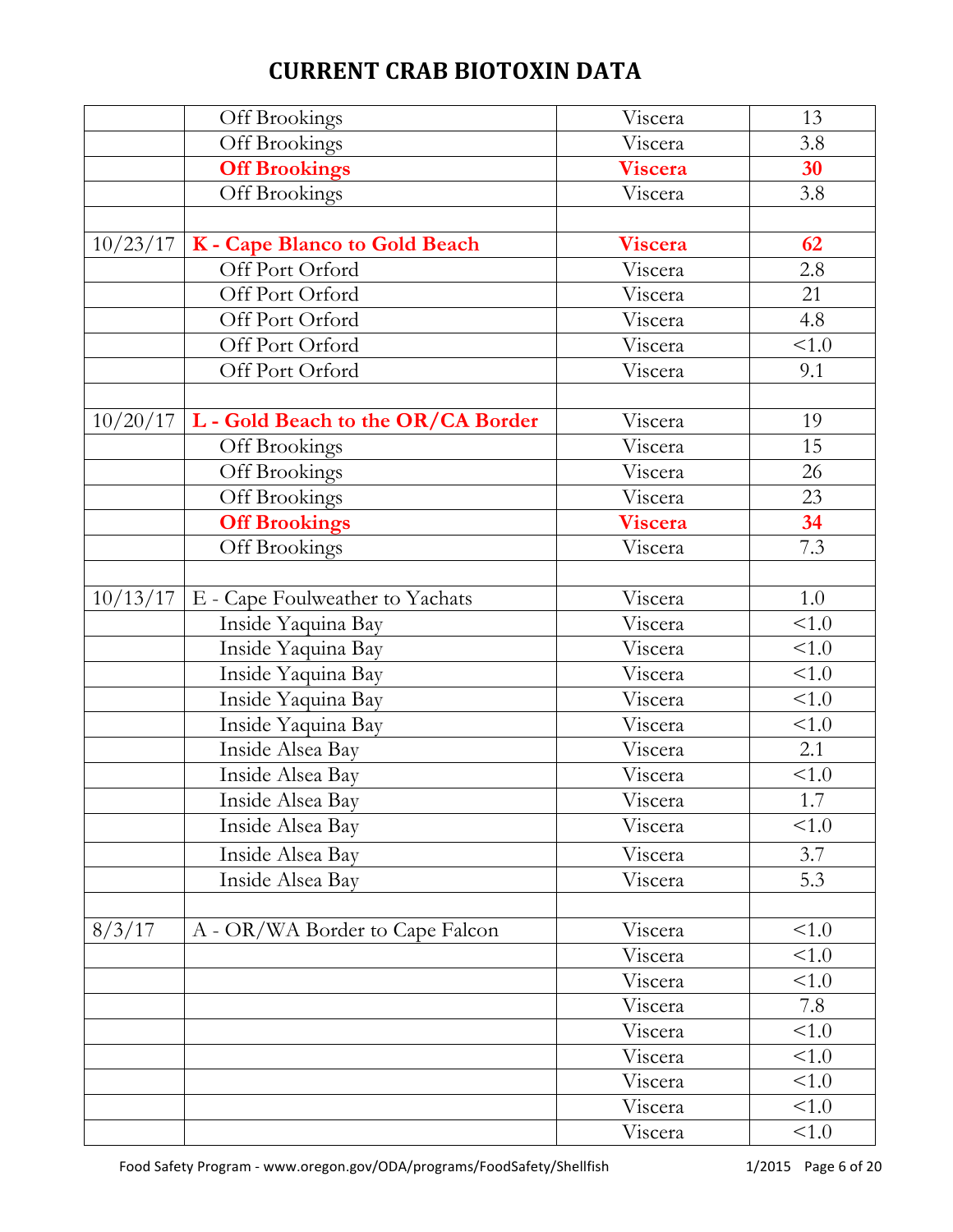|         |                             | Viscera | < 1.0      |
|---------|-----------------------------|---------|------------|
|         |                             | Viscera | < 1.0      |
|         |                             | Viscera | < 1.0      |
|         |                             |         |            |
| 7/28/17 | Cape Falcon to Cascade Head | Viscera | < 1.0      |
|         |                             | Viscera | < 1.0      |
|         |                             | Viscera | 1.0        |
|         |                             | Viscera | < 1.0      |
|         |                             | Viscera | < 1.0      |
|         |                             | Viscera | < 1.0      |
|         |                             |         |            |
| 7/28/17 | Heceta Head to Cape Blanco  | Viscera | 1.1        |
|         |                             | Viscera | 1.4        |
|         |                             | Viscera | 1.1        |
|         |                             | Viscera | 2.1        |
|         |                             | Viscera | < 1.0      |
|         |                             | Viscera | 7.8        |
|         |                             | Viscera | 5.7        |
|         |                             | Viscera | < 1.0      |
|         |                             | Viscera | < 1.0      |
|         |                             | Viscera | 1.7        |
|         |                             | Viscera | < 1.0      |
|         |                             |         |            |
| 7/21/17 | Cascade Head to Heceta Head | Viscera | 2.3        |
|         |                             | Viscera | 2.4        |
|         |                             | Viscera | 2.7        |
|         |                             | Viscera | < 1.0      |
|         |                             | Viscera | $<\!\!1.0$ |
|         |                             | Viscera | < 1.0      |
|         |                             | Viscera | 2.8        |
|         |                             | Viscera | < 1.0      |
|         |                             | Viscera | < 1.0      |
|         |                             | Viscera | < 1.0      |
|         |                             | Viscera | 5.8        |
|         |                             | Viscera | < 1.0      |
|         |                             |         |            |
| 6/29/17 | Cape Falcon to Cascade Head | Viscera | < 1.0      |
|         |                             | Viscera | 3.0        |
|         |                             | Viscera | < 1.0      |
|         |                             | Viscera | 1.3        |
|         |                             | Viscera | < 1.0      |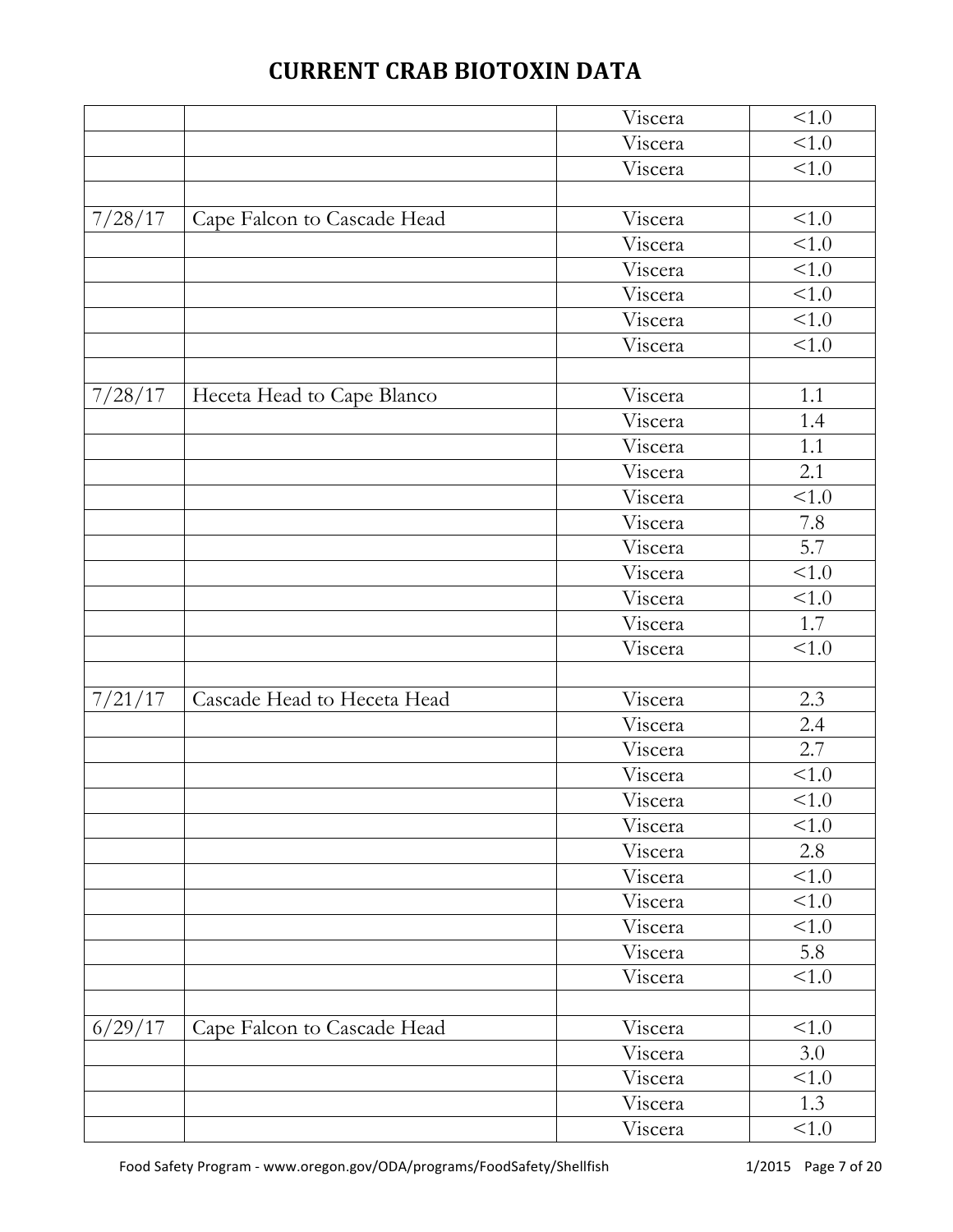| 6/20/17 | Cape Falcon to Cascade Head | Viscera | 1.9   |
|---------|-----------------------------|---------|-------|
|         |                             | Viscera | 2.1   |
|         |                             | Viscera | <1.0  |
|         |                             | Viscera | < 1.0 |
|         |                             | Viscera | 1.3   |
|         |                             | Viscera | 1.7   |
|         |                             |         |       |
| 6/19/17 | Heceta Head to Cape Blanco  | Viscera | < 1.0 |
|         |                             | Viscera | 1.0   |
|         |                             | Viscera | < 1.0 |
|         |                             | Viscera | < 1.0 |
|         |                             | Viscera | 1.0   |
|         |                             | Viscera | < 1.0 |
|         |                             | Viscera | < 1.0 |
|         |                             | Viscera | 1.0   |
|         |                             | Viscera | 1.0   |
|         |                             |         |       |
| 6/20/17 | OR/WA Border to Cape Falcon | Viscera | 3.3   |
|         |                             | Viscera | 1.9   |
|         |                             | Viscera | < 1.0 |
|         |                             | Viscera | 7.7   |
|         |                             | Viscera | < 1.0 |
|         |                             | Viscera | 3.8   |
|         |                             | Viscera | 5.9   |
|         |                             | Viscera | 3.2   |
|         |                             | Viscera | 1.9   |
|         |                             | Viscera | 1.1   |
|         |                             | Viscera | 6.7   |
|         |                             | Viscera | 4.1   |
|         |                             |         |       |
| 6/20/17 | Cascade Head to Heceta Head | Viscera | 6.3   |
|         |                             | Viscera | 3.3   |
|         |                             | Viscera | < 1.0 |
|         |                             | Viscera | 7.5   |
|         |                             | Viscera | < 1.0 |
|         |                             | Viscera | < 1.0 |
|         |                             | Viscera | 4.0   |
|         |                             | Viscera | 8.9   |
|         |                             | Viscera | < 1.0 |
|         |                             | Viscera | < 1.0 |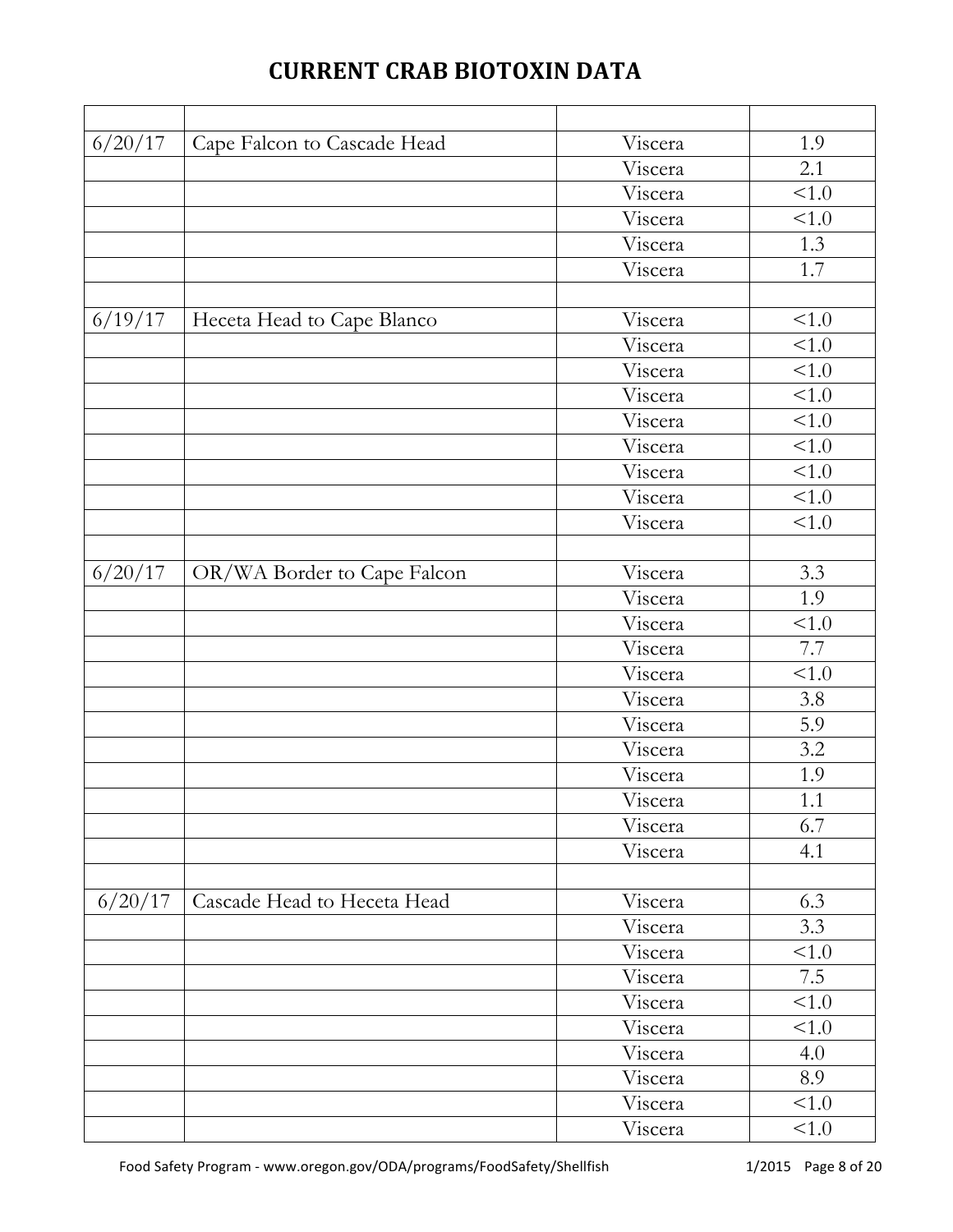|         |                                        | Viscera | < 1.0      |
|---------|----------------------------------------|---------|------------|
|         |                                        | Viscera | < 1.0      |
|         |                                        |         |            |
| 5/25/17 | OR/WA Border to Cape Falcon            | Viscera | 1.7        |
|         |                                        | Viscera | 2.6        |
|         |                                        | Viscera | 3.6        |
|         |                                        | Viscera | 2.7        |
|         |                                        | Viscera | 5.9        |
|         |                                        | Viscera | < 1.0      |
|         |                                        | Viscera | < 1.0      |
|         |                                        | Viscera | < 1.0      |
|         |                                        | Viscera | 1.8        |
|         |                                        | Viscera | < 1.0      |
|         |                                        | Viscera | 2.5        |
|         |                                        | Viscera | 1.2        |
|         |                                        |         |            |
| 5/22/17 | Cascade Head to Heceta Head            | Viscera | < 1.0      |
|         |                                        | Viscera | < 1.0      |
|         |                                        | Viscera | < 1.0      |
|         |                                        | Viscera | 1.3        |
|         |                                        | Viscera | 1.0        |
|         |                                        | Viscera | < 1.0      |
|         |                                        |         |            |
| 5/22/17 | Heceta Head to Cape Blanco             | Viscera | < 1.0      |
|         |                                        | Viscera | 7.6        |
|         |                                        | Viscera | < 1.0      |
|         |                                        | Viscera | < 1.0      |
|         |                                        | Viscera | $1.1\,$    |
|         |                                        | Viscera | < 1.0      |
|         |                                        | Viscera | < 1.0      |
|         |                                        | Viscera | 2.0        |
|         |                                        | Viscera | < 1.0      |
|         |                                        | Viscera | < 1.0      |
|         |                                        | Viscera | < 1.0      |
|         |                                        | Viscera | < 1.0      |
|         |                                        |         |            |
| 5/22/17 | Cape Blanco to CA Border - Port Orford | Viscera | < 1.0      |
|         |                                        | Viscera | 1.1        |
|         |                                        | Viscera | < 1.0      |
|         |                                        | Viscera | $<\!\!1.0$ |
|         |                                        | Viscera | < 1.0      |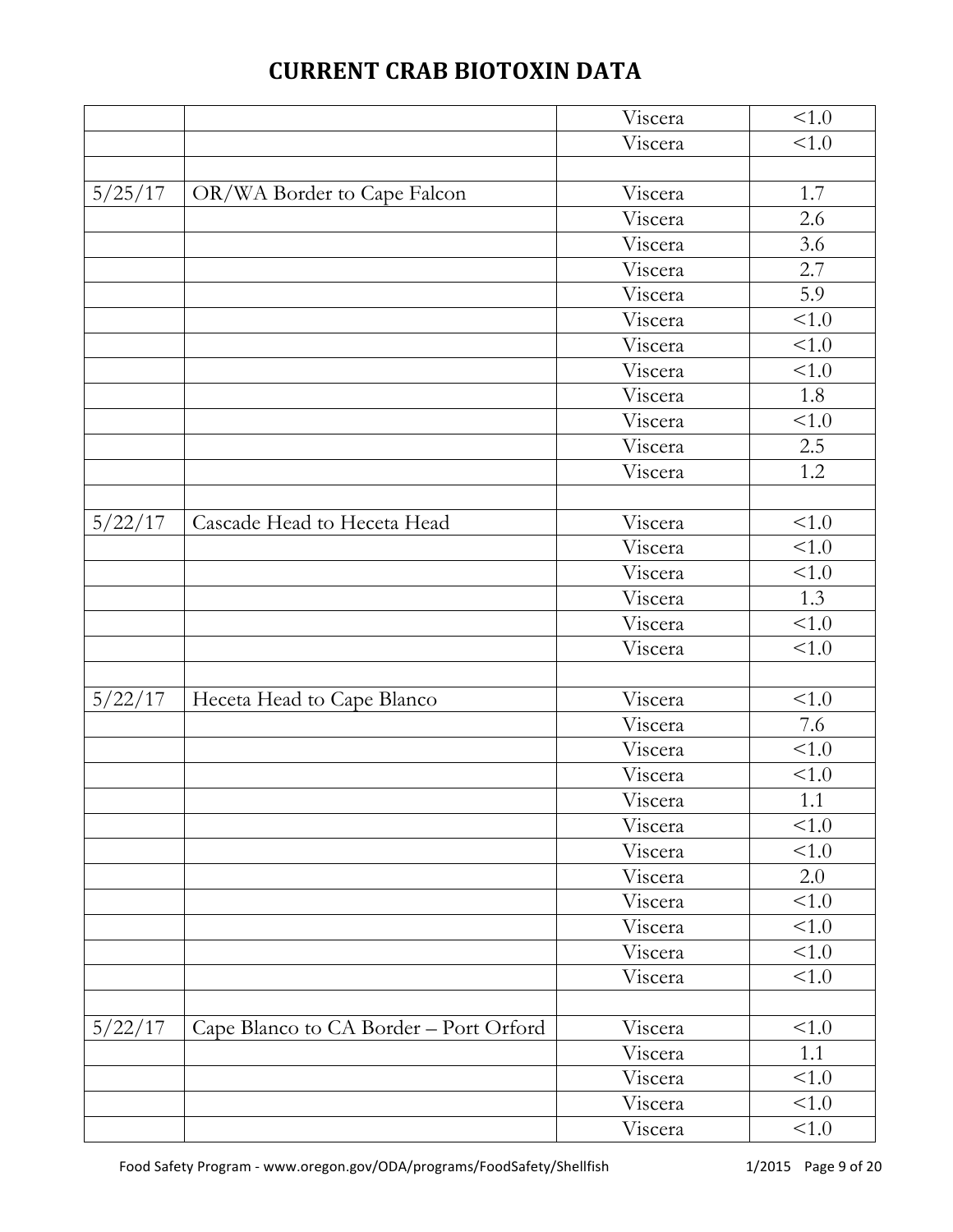|         |                                      | Viscera | < 1.0      |
|---------|--------------------------------------|---------|------------|
|         |                                      | Viscera | 1.8        |
|         |                                      | Viscera | <1.0       |
|         |                                      | Viscera | $\leq 1.0$ |
|         |                                      | Viscera | < 1.0      |
|         |                                      | Viscera | < 1.0      |
|         |                                      | Viscera | 1.0        |
|         |                                      |         |            |
| 5/22/17 | Cape Blanco to CA Border - Brookings | Viscera | 4.8        |
|         |                                      | Viscera | <1.0       |
|         |                                      | Viscera | 1.0        |
|         |                                      | Viscera | < 1.0      |
|         |                                      | Viscera | 1.0        |
|         |                                      | Viscera | 1.0        |
|         |                                      | Viscera | 1.0        |
|         |                                      | Viscera | 1.0        |
|         |                                      | Viscera | <1.0       |
|         |                                      | Viscera | 1.1        |
|         |                                      | Viscera | $\leq 1.0$ |
|         |                                      | Viscera | < 1.0      |
|         |                                      |         |            |
| 5/12/17 | Cape Falcon to Cascade Head          | Viscera | < 1.0      |
|         |                                      | Viscera | < 1.0      |
|         |                                      | Viscera | 1.0        |
|         |                                      | Viscera | < 1.0      |
|         |                                      | Viscera | < 1.0      |
|         |                                      | Viscera | < 1.0      |
|         |                                      | Viscera | $2.5\,$    |
|         |                                      | Viscera | 1.5        |
|         |                                      | Viscera | 8.8        |
|         |                                      | Viscera | < 1.0      |
|         |                                      | Viscera | 1.2        |
|         |                                      |         |            |
|         |                                      | Viscera | < 1.0      |
|         |                                      |         |            |
| 5/12/17 | Cascade Head to Heceta Head          | Viscera | < 1.0      |
|         |                                      | Viscera | < 1.0      |
|         |                                      | Viscera | < 1.0      |
|         |                                      | Viscera | 4.0        |
|         |                                      | Viscera | < 1.0      |
|         |                                      | Viscera | 1.1        |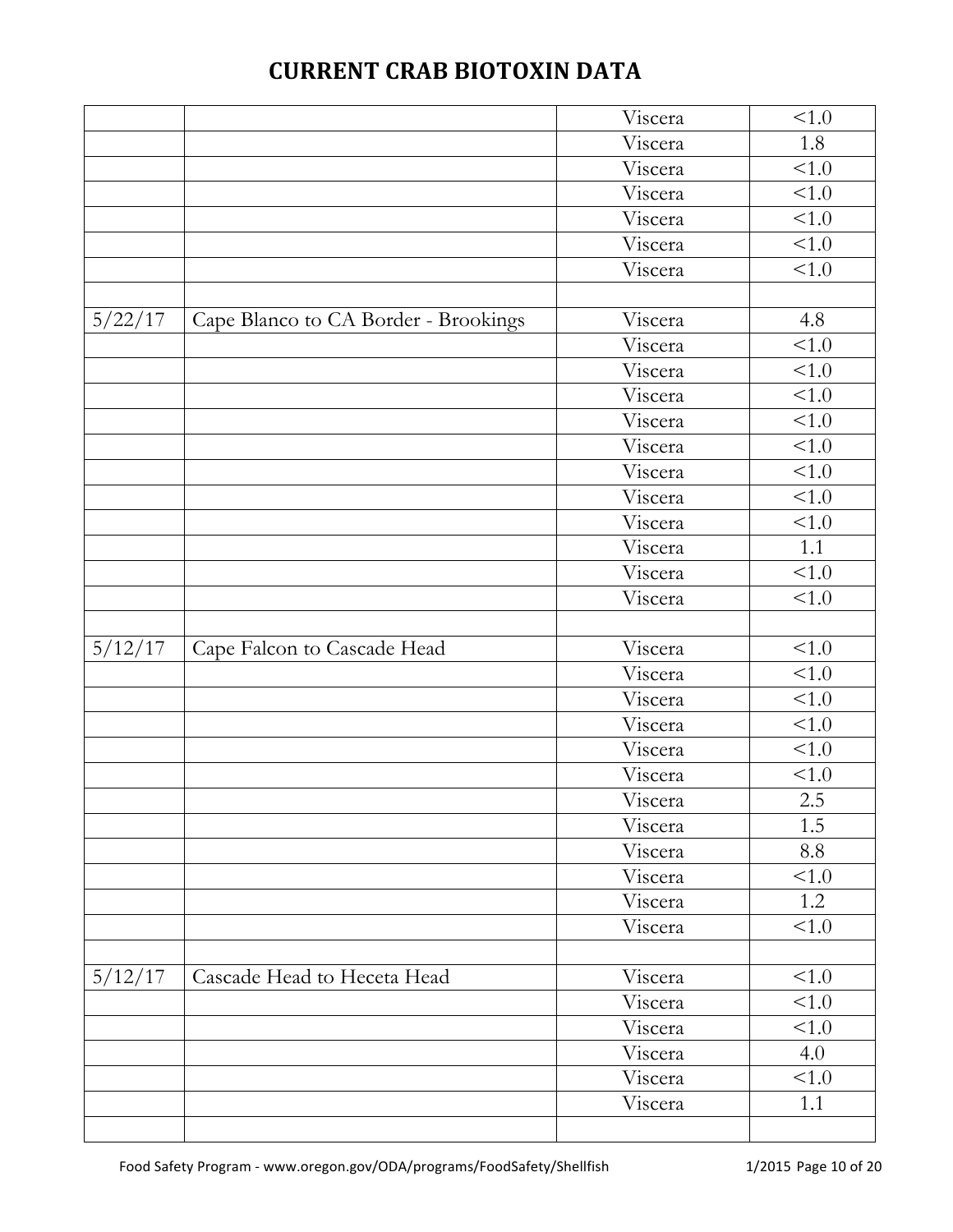| 4/26/17 | Cape Falcon To Cascade Head | Viscera | < 1.0   |
|---------|-----------------------------|---------|---------|
|         |                             | Viscera | < 1.0   |
|         |                             | Viscera | < 1.0   |
|         |                             | Viscera | < 1.0   |
|         |                             | Viscera | < 1.0   |
|         |                             | Viscera | < 1.0   |
|         |                             | Viscera | 1.9     |
|         |                             | Viscera | < 1.0   |
|         |                             | Viscera | < 1.0   |
|         |                             | Viscera | 2.5     |
|         |                             | Viscera | 6.5     |
|         |                             | Viscera | 2.1     |
|         |                             |         |         |
| 4/26/17 | Cascade Head to Heceta Head | Viscera | < 1.0   |
|         |                             | Viscera | 1.4     |
|         |                             | Viscera | $2.2\,$ |
|         |                             | Viscera | 1.3     |
|         |                             | Viscera | < 1.0   |
|         |                             | Viscera | < 1.0   |
|         |                             |         |         |
| 4/18/17 | OR/WA Border to Cape Falcon | Viscera | < 1.0   |
|         |                             | Viscera | < 1.0   |
|         |                             | Viscera | 4.6     |
|         |                             | Viscera | 2.1     |
|         |                             | Viscera | < 1.0   |
|         |                             | Viscera | < 1.0   |
|         |                             | Viscera | < 1.0   |
|         |                             | Viscera | < 1.0   |
|         |                             |         |         |
| 4/18/17 | Cascade Head to Heceta Head | Viscera | < 1.0   |
|         |                             | Viscera | < 1.0   |
|         |                             | Viscera | < 1.0   |
|         |                             | Viscera | < 1.0   |
|         |                             | Viscera | < 1.0   |
|         |                             | Viscera | < 1.0   |
|         |                             |         |         |
| 4/18/17 | Heceta Head to Cape Blanco  | Viscera | 2.2     |
|         |                             | Viscera | < 1.0   |
|         |                             | Viscera | < 1.0   |
|         |                             | Viscera | < 1.0   |
|         |                             | Viscera | < 1.0   |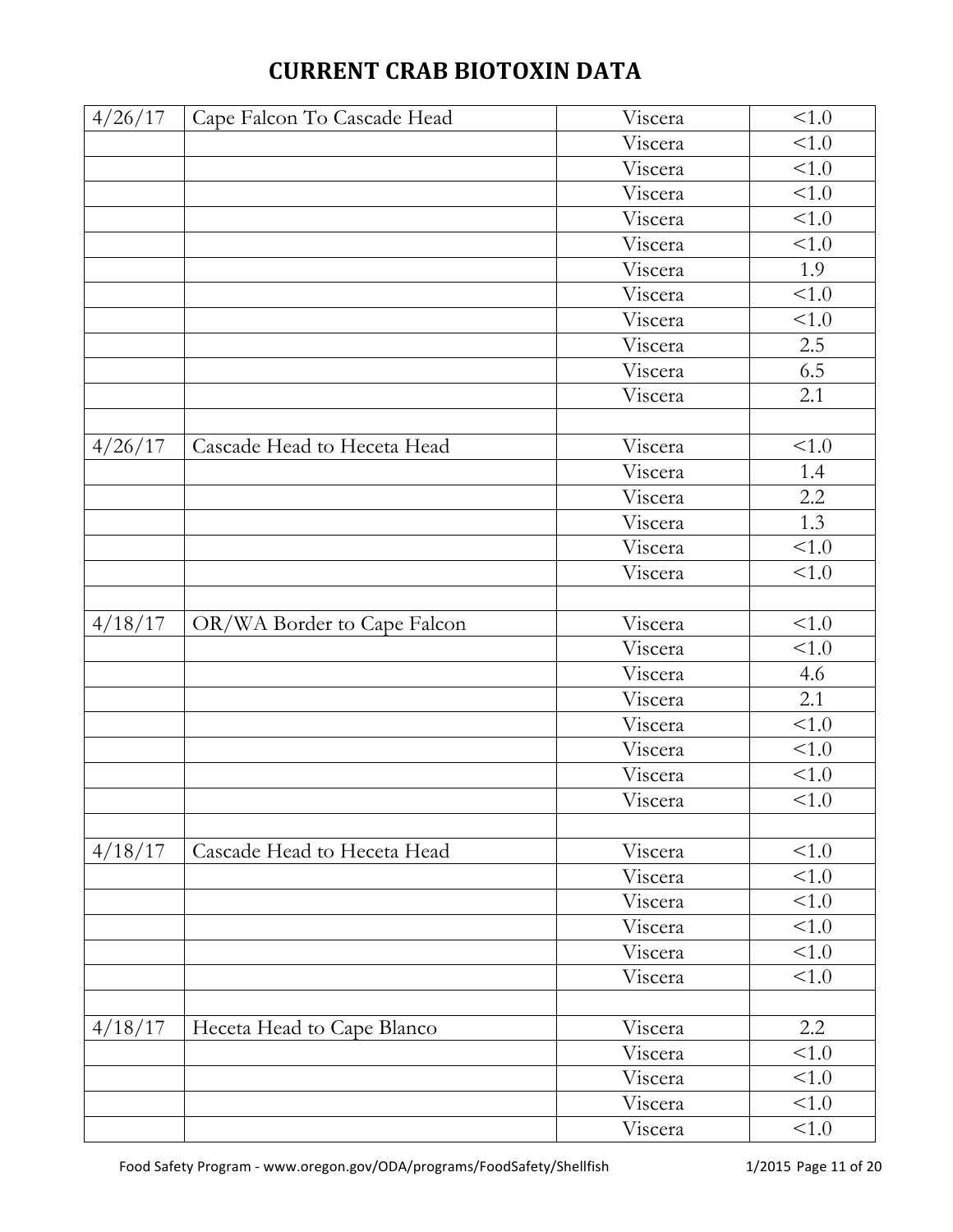|         |                             | Viscera            | < 1.0          |
|---------|-----------------------------|--------------------|----------------|
|         |                             | Viscera            | < 1.0          |
|         |                             | Viscera            | < 1.0          |
|         |                             | Viscera            | 1.0            |
|         |                             | Viscera            | < 1.0          |
|         |                             | Viscera            | 1.5            |
|         |                             | Viscera            | 1.0            |
|         |                             |                    |                |
| 3/24/17 | OR/WA Border to Cape Falcon | Viscera            | < 1.0          |
|         |                             | Viscera            | < 1.0          |
|         |                             | Viscera            | < 1.0          |
|         |                             | Viscera            | < 1.0          |
|         |                             | Viscera            | < 1.0          |
|         |                             | Viscera            | 1.0            |
|         |                             | Viscera            | < 1.0          |
|         |                             | Viscera            | < 1.0          |
|         |                             | Viscera            | <1.0           |
|         |                             | Viscera            | < 1.0          |
|         |                             | Viscera            | < 1.0          |
|         |                             | Viscera            | < 1.0          |
|         |                             |                    |                |
| 3/24/17 | Cape Falcon to Cascade Head | Viscera            | $\leq 1.0$     |
|         |                             | Viscera            | < 1.0          |
|         |                             | Viscera            | <1.0           |
|         |                             |                    |                |
|         |                             | Viscera            | < 1.0          |
|         |                             | Viscera            | < 1.0          |
|         |                             | Viscera            | < 1.0          |
|         |                             |                    |                |
|         |                             | Viscera            | < 1.0<br>1.3   |
|         |                             | Viscera<br>Viscera | < 1.0          |
|         |                             | Viscera            | 1.7            |
|         |                             | Viscera            | 2.7            |
|         |                             | Viscera            | 1.1            |
|         |                             |                    |                |
| 3/24/17 | Cascade Head to Heceta Head |                    | < 1.0          |
|         |                             | Viscera<br>Viscera |                |
|         |                             |                    | < 1.0<br>< 1.0 |
|         |                             | Viscera<br>Viscera | < 1.0          |
|         |                             |                    | < 1.0          |
|         |                             | Viscera<br>Viscera | < 1.0          |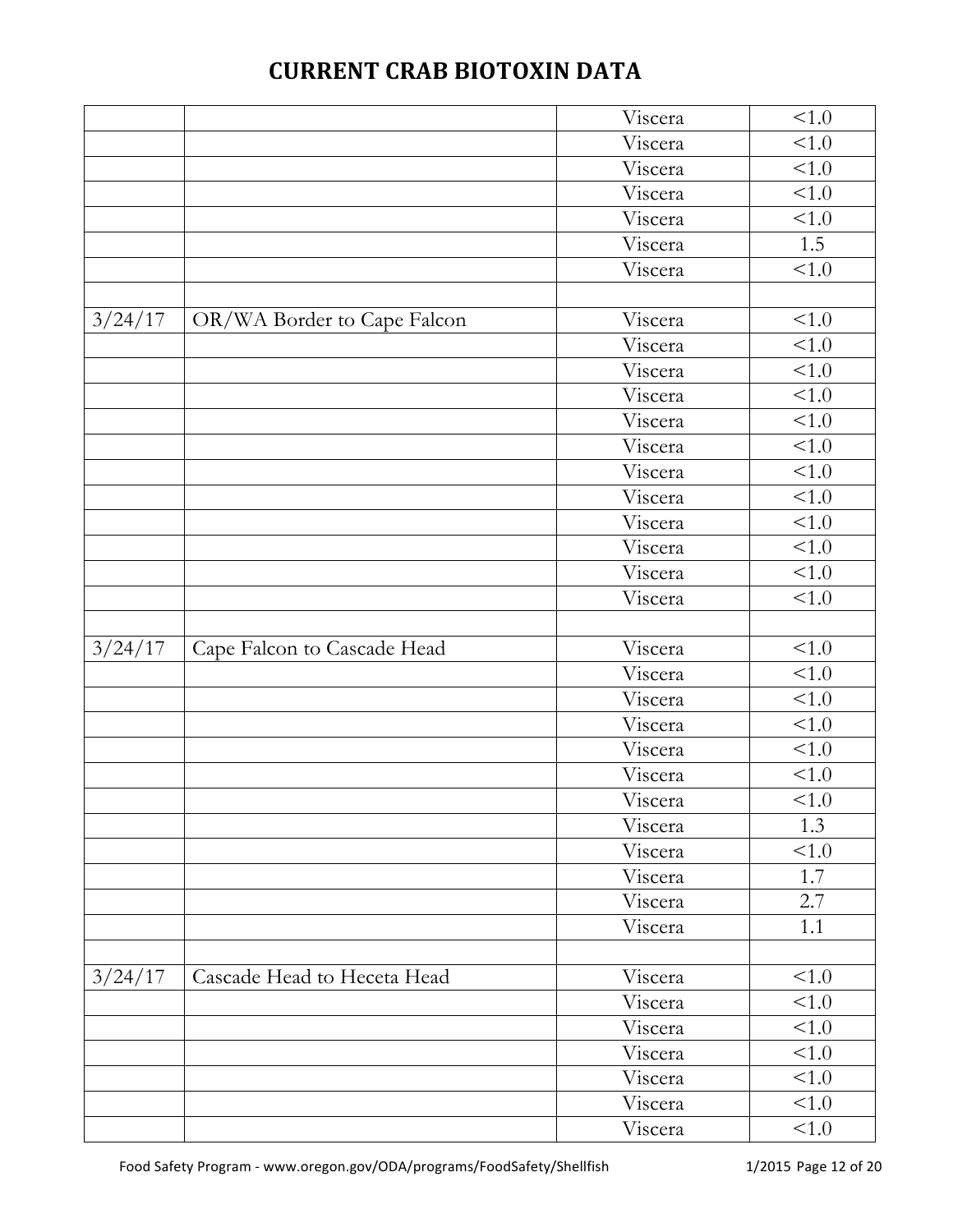|         |                             | Viscera | $18\,$  |
|---------|-----------------------------|---------|---------|
|         |                             | Viscera | 6.9     |
|         |                             | Viscera | 6.4     |
|         |                             | Viscera | 1.0     |
|         |                             | Viscera | 1.7     |
|         |                             |         |         |
| 3/24/17 | Heceta Head to Cape Blanco  | Viscera | 15      |
|         |                             | Viscera | 5.1     |
|         |                             | Viscera | 2.3     |
|         |                             | Viscera | 12      |
|         |                             | Viscera | 4.3     |
|         |                             | Viscera | 5.2     |
|         |                             | Viscera | 4.6     |
|         |                             | Viscera | 12      |
|         |                             | Viscera | 1.6     |
|         |                             | Viscera | < 1.0   |
|         |                             | Viscera | < 1.0   |
|         |                             | Viscera | < 1.0   |
|         |                             |         |         |
| 3/03/17 | OR/WA border to Cape Falcon | Viscera | 2.0     |
|         |                             | Viscera | 1.7     |
|         |                             | Viscera | < 1.0   |
|         |                             | Viscera | 1.8     |
|         |                             | Viscera | 1.2     |
|         |                             | Viscera | 1.1     |
|         |                             | Viscera | < 1.0   |
|         |                             | Viscera | $2.2\,$ |
|         |                             | Viscera | 5.5     |
|         |                             | Viscera | 1.1     |
|         |                             | Viscera | 2.1     |
|         |                             | Viscera | < 1.0   |
|         |                             |         |         |
| 3/03/17 | Cape Falcon to Cascade Head | Viscera | 3.4     |
|         |                             | Viscera | 2.2     |
|         |                             | Viscera | 1.6     |
|         |                             | Viscera | < 1.0   |
|         |                             | Viscera | 3.8     |
|         |                             | Viscera | 5.7     |
|         |                             | Viscera | 5.2     |
|         |                             | Viscera | 2.8     |
|         |                             | Viscera | 1.8     |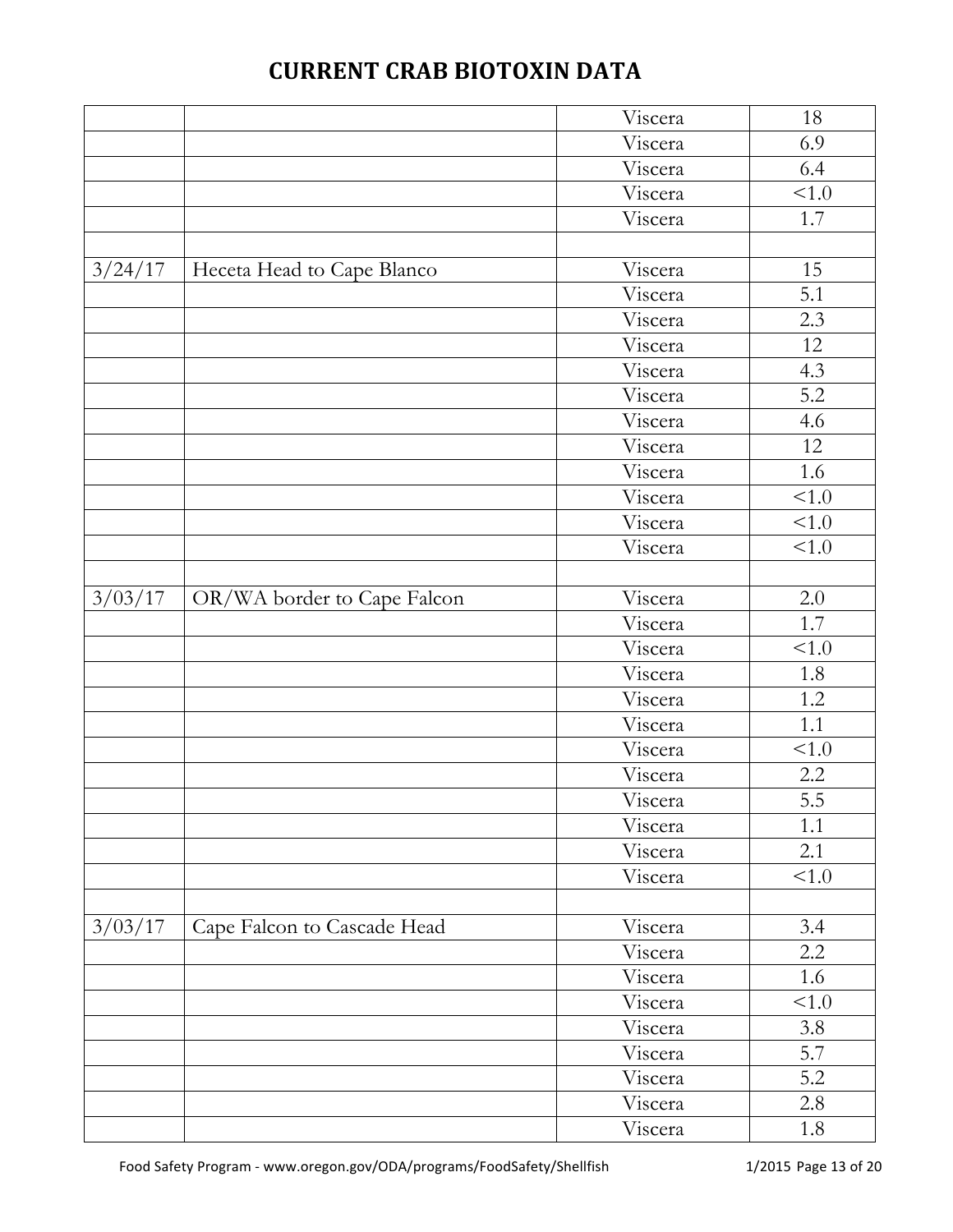|         |                             | Viscera | 8.9   |
|---------|-----------------------------|---------|-------|
|         |                             | Viscera | 10.0  |
|         |                             | Viscera | 2.9   |
|         |                             |         |       |
| 3/03/17 | Cascade Head to Heceta Head | Viscera | 22.0  |
|         |                             | Viscera | 18.0  |
|         |                             | Viscera | 2.2   |
|         |                             | Viscera | 7.0   |
|         |                             | Viscera | 1.7   |
|         |                             | Viscera | 4.0   |
|         |                             | Viscera | 5.2   |
|         |                             | Viscera | 3.1   |
|         |                             | Viscera | 1.8   |
|         |                             | Viscera | 2.9   |
|         |                             | Viscera | 1.1   |
|         |                             | Viscera | < 1.0 |
|         |                             |         |       |
| 3/03/17 | Heceta Head to Cape Blanco  | Viscera | 1.8   |
|         |                             | Viscera | 26.0  |
|         |                             | Viscera | 1.7   |
|         |                             | Viscera | 1.1   |
|         |                             | Viscera | < 1.0 |
|         |                             | Viscera | 1.4   |
|         |                             | Viscera | 4.2   |
|         |                             | Viscera | 1.7   |
|         |                             | Viscera | 2.6   |
|         |                             | Viscera | 3.0   |
|         |                             | Viscera | 1.9   |
|         |                             | Viscera | 8.4   |
|         |                             |         |       |
| 2/10/17 | Heceta Head to Cape Blanco  | Viscera | 9.7   |
|         |                             | Viscera | 13.0  |
|         |                             | Viscera | 10.0  |
|         |                             | Viscera | < 1.0 |
|         |                             | Viscera | < 1.0 |
|         |                             | Viscera | 2.2   |
|         |                             | Viscera | 6.8   |
|         |                             | Viscera | 3.2   |
|         |                             | Viscera | 11.0  |
|         |                             | Viscera | 5.6   |
|         |                             | Viscera | 1.1   |
|         |                             |         |       |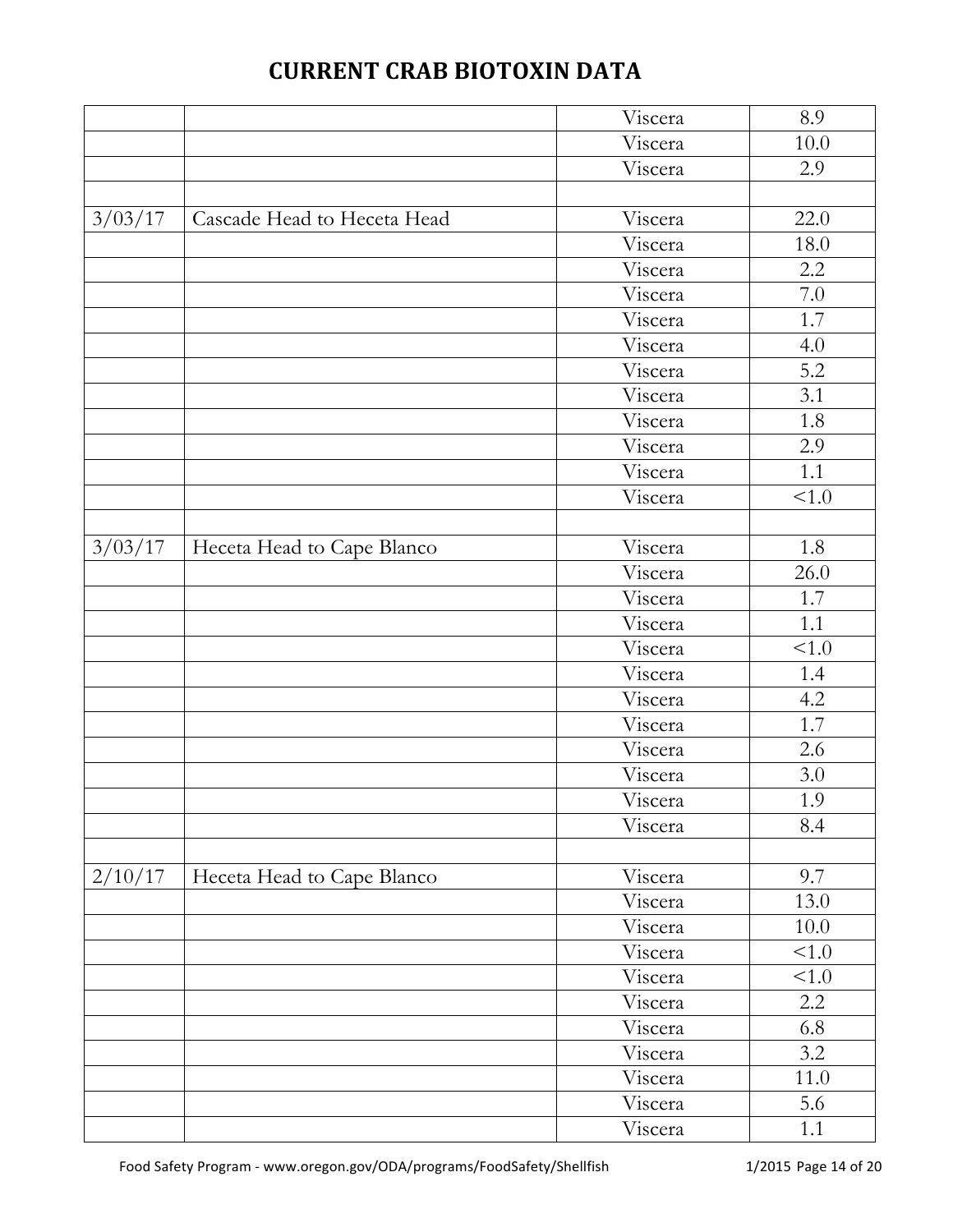|                             | Viscera | 2.7                                      |
|-----------------------------|---------|------------------------------------------|
|                             |         |                                          |
| Heceta Head to Cape Blanco  | Viscera | 5.5                                      |
|                             | Viscera | 2.0                                      |
|                             | Viscera | 4.0                                      |
|                             | Viscera | $8.0\,$                                  |
|                             | Viscera | 8.2                                      |
|                             | Viscera | 14.0                                     |
|                             | Viscera | 12.0                                     |
|                             | Viscera | 2.5                                      |
|                             | Viscera | 9.4                                      |
|                             | Viscera | 7.2                                      |
|                             | Viscera | 14.0                                     |
|                             | Viscera | 2.7                                      |
|                             |         |                                          |
| Port Orford                 | Viscera | 2.3                                      |
|                             |         | 8.6                                      |
|                             | Viscera | 2.3                                      |
|                             |         | 2.3                                      |
|                             | Viscera | 5.8                                      |
|                             | Viscera | 8.0                                      |
|                             |         | < 1.0                                    |
|                             | Viscera | 7.0                                      |
|                             | Viscera | 5.2                                      |
|                             | Viscera | < 1.0                                    |
|                             | Viscera | 2.7                                      |
|                             | Viscera | 2.3                                      |
|                             |         |                                          |
| Cascade Head to Heceta Head |         | 6.7                                      |
|                             | Viscera | 6.0                                      |
|                             | Viscera | $1.0\,$                                  |
|                             | Viscera | 2.2                                      |
|                             | Viscera | 1.9                                      |
|                             | Viscera | 4.1                                      |
|                             | Viscera | 2.0                                      |
|                             | Viscera | 1.3                                      |
|                             | Viscera | < 1.0                                    |
|                             | Viscera | 1.7                                      |
|                             | Viscera | < 1.0                                    |
|                             |         | Viscera<br>Viscera<br>Viscera<br>Viscera |

Viscera <1.0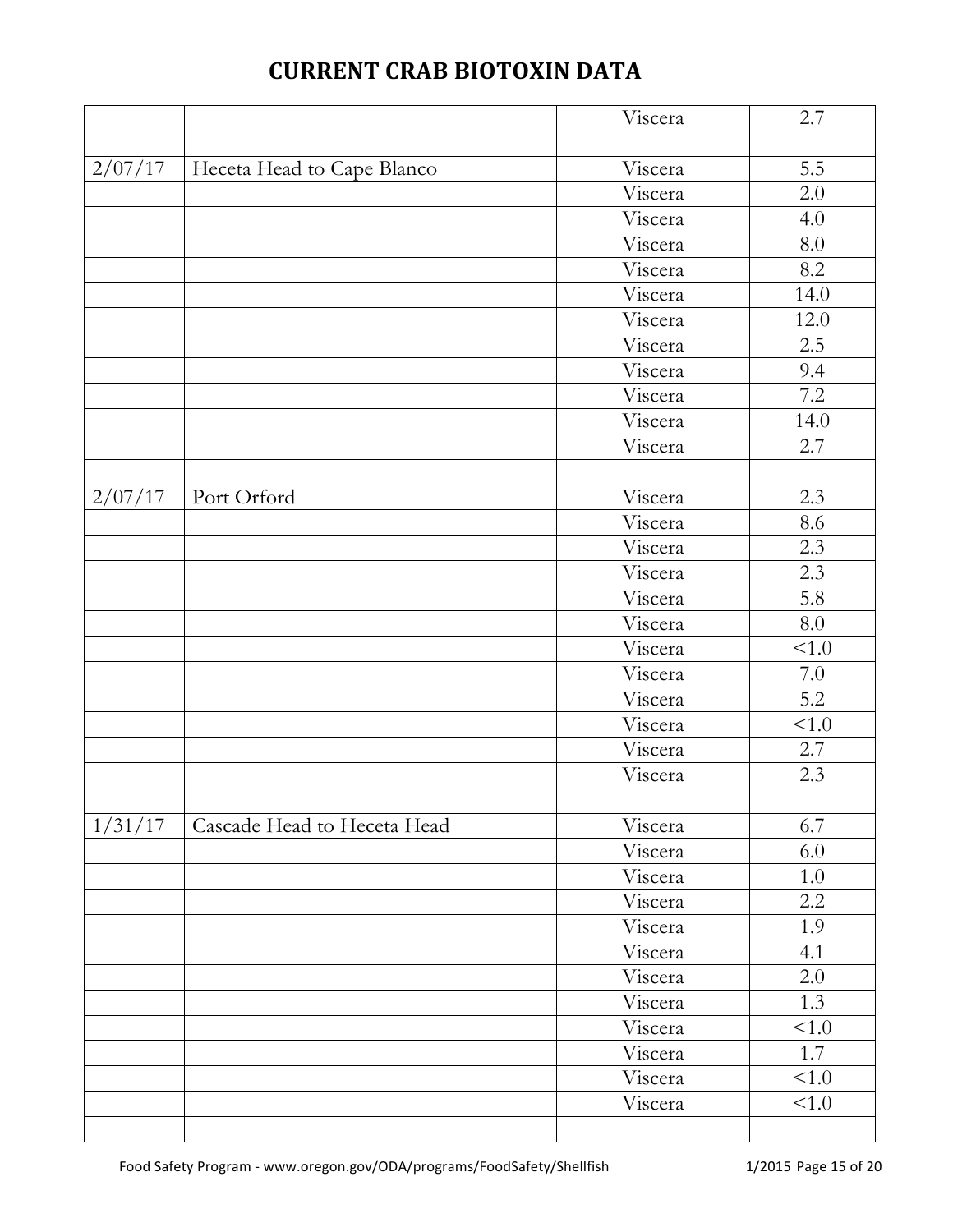| <b>CURRENT CRAB BIOTOXIN DATA</b> |  |  |  |  |
|-----------------------------------|--|--|--|--|
|-----------------------------------|--|--|--|--|

| 1/27/17 | OR/WA border to Cape Falcon       | Viscera | < 1.0 |
|---------|-----------------------------------|---------|-------|
|         |                                   |         |       |
|         |                                   | Viscera | < 1.0 |
|         |                                   | Viscera | < 1.0 |
|         |                                   | Viscera | 4.8   |
|         |                                   | Viscera | 1.0   |
|         |                                   | Viscera | 2.1   |
|         |                                   | Viscera | 4.8   |
|         |                                   | Viscera | < 1.0 |
|         |                                   | Viscera | 1.4   |
|         |                                   | Viscera | < 1.0 |
|         |                                   | Viscera | 2.4   |
|         |                                   | Viscera | < 1.0 |
|         |                                   |         |       |
| 1/27/17 | Cape Falcon to Cascade Head       | Viscera | 12.0  |
|         |                                   | Viscera | 16.0  |
|         |                                   | Viscera | 5.1   |
|         |                                   | Viscera | 5.5   |
|         |                                   | Viscera | 11.0  |
|         |                                   | Viscera | 3.7   |
|         |                                   |         |       |
| 1/27/17 | <b>Heceta Head to Cape Blanco</b> | Viscera | 2.0   |
|         |                                   | Viscera | 36.0  |
|         |                                   | Viscera | < 1.0 |
|         |                                   | Viscera | 1.0   |
|         |                                   | Viscera | < 1.0 |
|         |                                   | Viscera | 5.1   |
|         |                                   | Viscera | 2.8   |
|         |                                   | Viscera | 1.5   |
|         |                                   | Viscera | 1.4   |
|         |                                   | Viscera | 5.5   |
|         |                                   | Viscera | 14.0  |
|         |                                   | Viscera | 1.7   |
|         |                                   |         |       |
| 1/20/17 | OR/WA border to Cape Falcon       | Viscera | 4.8   |
|         |                                   | Viscera | 11.0  |
|         |                                   | Viscera | < 1.0 |
|         |                                   | Viscera | 6.6   |
|         |                                   | Viscera | 2.4   |
|         |                                   | Viscera | 4.8   |
|         |                                   | Viscera | 2.1   |
|         |                                   | Viscera | 3.3   |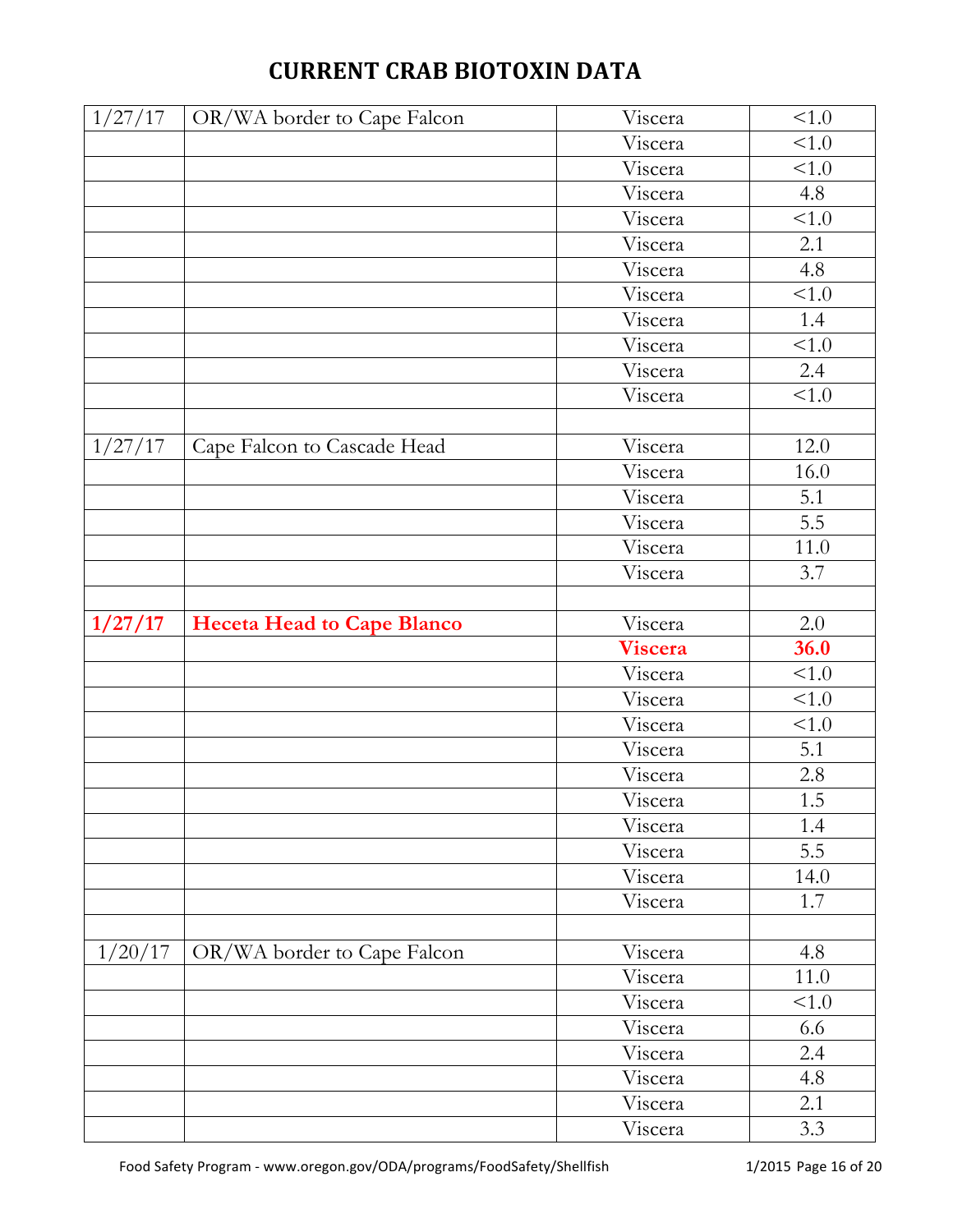|         |                             | Viscera | < 1.0 |
|---------|-----------------------------|---------|-------|
|         |                             | Viscera | 6.7   |
|         |                             | Viscera | 6.3   |
|         |                             | Viscera | 2.4   |
|         |                             |         |       |
| 1/20/17 | Port Orford                 | Viscera | 3.2   |
|         |                             | Viscera | 2.8   |
|         |                             | Viscera | 2.6   |
|         |                             | Viscera | 1.6   |
|         |                             | Viscera | 1.7   |
|         |                             | Viscera | 3.4   |
|         |                             | Viscera | 3.7   |
|         |                             | Viscera | 1.8   |
|         |                             | Viscera | 2.7   |
|         |                             | Viscera | 2.0   |
|         |                             | Viscera | 1.4   |
|         |                             | Viscera | 5.4   |
|         |                             |         |       |
| 1/20/17 | <b>Brookings</b>            | Viscera | 1.3   |
|         |                             | Viscera | < 1.0 |
|         |                             | Viscera | 2.0   |
|         |                             | Viscera | 3.2   |
|         |                             | Viscera | 2.6   |
|         |                             | Viscera | 2.7   |
|         |                             | Viscera | 9.0   |
|         |                             | Viscera | < 1.0 |
|         |                             | Viscera | 1.0   |
|         |                             | Viscera | 3.4   |
|         |                             | Viscera | 2.1   |
|         |                             | Viscera | 1.8   |
|         |                             |         |       |
| 1/06/17 | Cape Falcon to Cascade Head | Viscera | 21.0  |
|         |                             | Viscera | 6.6   |
|         |                             | Viscera | 11.0  |
|         |                             | Viscera | 5.0   |
|         |                             | Viscera | 3.8   |
|         |                             | Viscera | < 1.0 |
|         |                             | Viscera | 5.0   |
|         |                             | Viscera | 3.1   |
|         |                             | Viscera | 16.0  |
|         |                             | Viscera | 6.8   |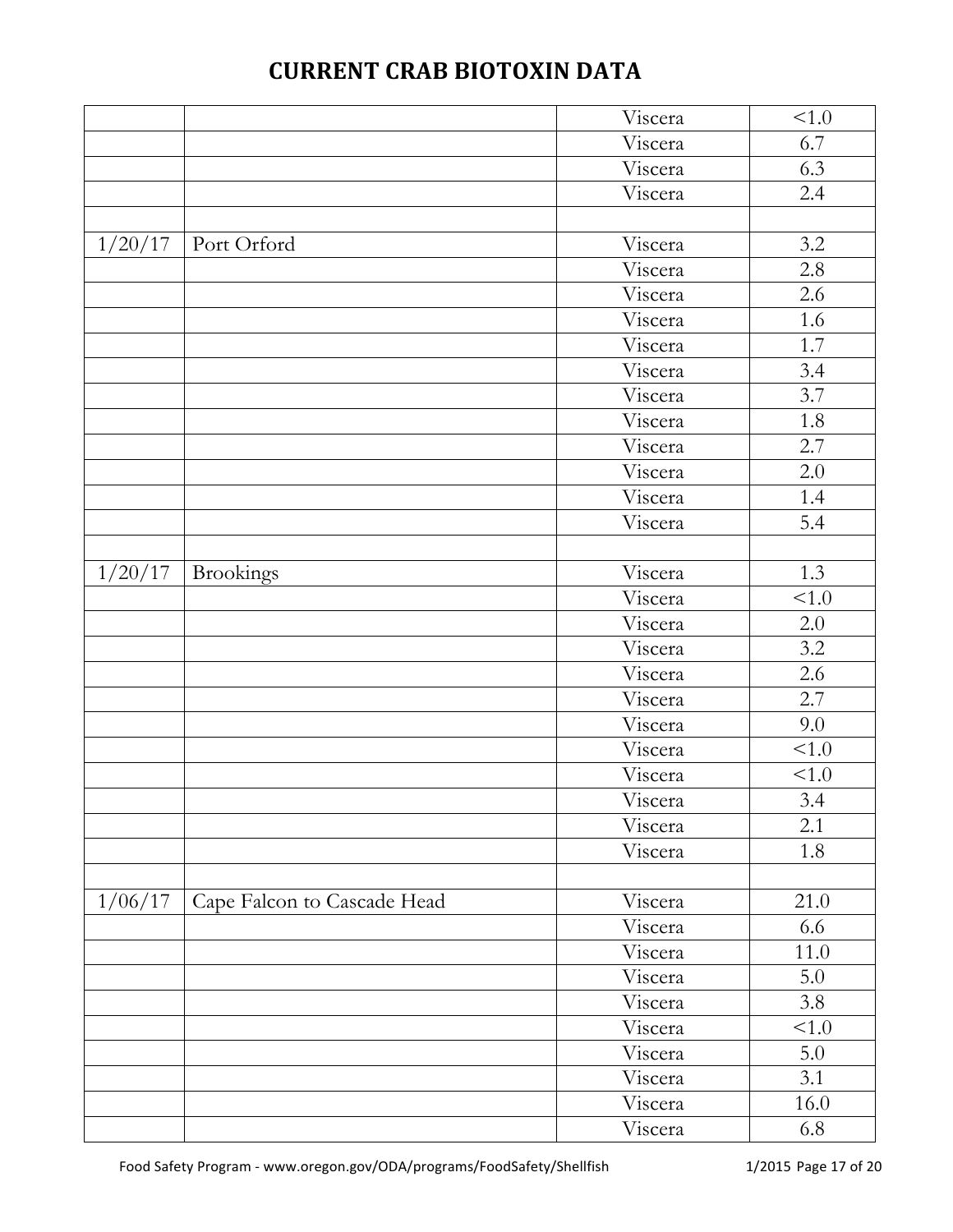|          |                             | Viscera | 4.8   |
|----------|-----------------------------|---------|-------|
|          |                             | Viscera | 6.1   |
|          |                             |         |       |
| 1/06/17  | Cascade Head to Heceta Head | Viscera | 3.1   |
|          |                             | Viscera | 2.9   |
|          |                             | Viscera | 1.2   |
|          |                             | Viscera | 2.0   |
|          |                             | Viscera | 2.4   |
|          |                             | Viscera | 8.2   |
|          |                             | Viscera | 1.4   |
|          |                             | Viscera | 8.3   |
|          |                             | Viscera | 1.4   |
|          |                             | Viscera | < 1.0 |
|          |                             | Viscera | 1.5   |
|          |                             | Viscera | 1.4   |
|          |                             |         |       |
| 1/06/17  | Heceta Head to Cape Blanco  | Viscera | 3.0   |
|          |                             | Viscera | 1.8   |
|          |                             | Viscera | 9.3   |
|          |                             | Viscera | 4.6   |
|          |                             | Viscera | 4.3   |
|          |                             | Viscera | 10.0  |
|          |                             | Viscera | 16.0  |
|          |                             | Viscera | 2.0   |
|          |                             | Viscera | 1.6   |
|          |                             | Viscera | 1.4   |
|          |                             | Viscera | 17.0  |
|          |                             | Viscera | 3.3   |
|          |                             |         |       |
| 12/20/16 | Cascade Head to Heceta Head | Viscera | 6.7   |
|          |                             | Viscera | 2.5   |
|          |                             | Viscera | 2.9   |
|          |                             | Viscera | 2.1   |
|          |                             | Viscera | 3.8   |
|          |                             | Viscera | 7.0   |
|          |                             | Viscera | 4.0   |
|          |                             | Viscera | 4.2   |
|          |                             | Viscera | 1.4   |
|          |                             | Viscera | 2.6   |
|          |                             | Viscera | 4.3   |
|          |                             | Viscera | 2.0   |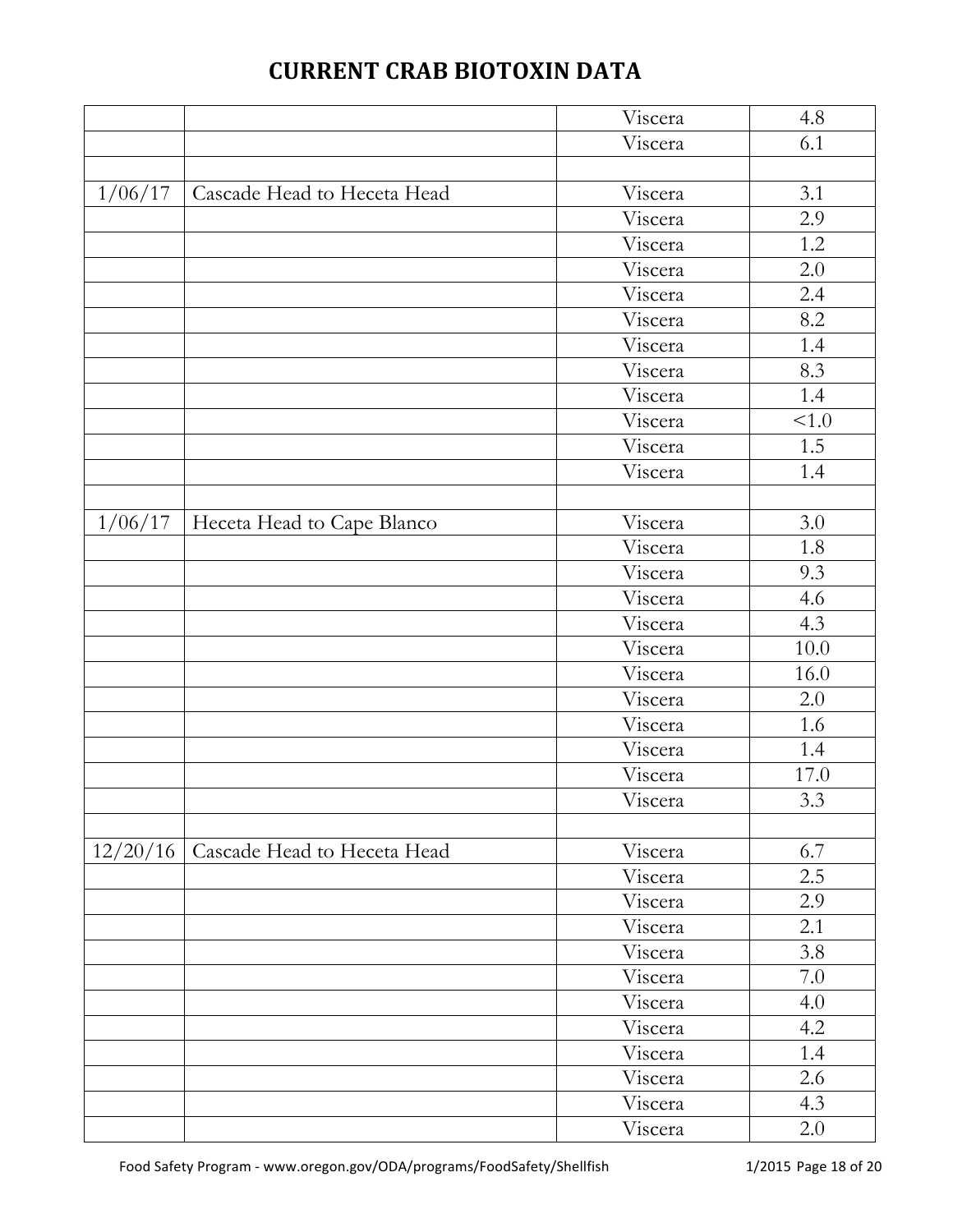| 12/15/16 | Cape Falcon to Cascade Head | Viscera | 15.0    |
|----------|-----------------------------|---------|---------|
|          |                             | Viscera | 15.0    |
|          |                             | Viscera | $1.0\,$ |
|          |                             | Viscera | 3.5     |
|          |                             | Viscera | 5.5     |
|          |                             | Viscera | 5.4     |
|          |                             | Viscera | 12.0    |
|          |                             | Viscera | 3.8     |
|          |                             | Viscera | 7.5     |
|          |                             | Viscera | 4.0     |
|          |                             | Viscera | 1.5     |
|          |                             | Viscera | 5.9     |
|          | Cascade Head to Heceta Head | Viscera | 9.6     |
|          |                             | Viscera | 8.7     |
|          |                             | Viscera | 7.5     |
|          |                             | Viscera | 6.3     |
|          |                             | Viscera | 8.5     |
|          |                             | Viscera | 9.1     |
|          |                             | Viscera | 9.6     |
|          |                             | Viscera | 11.0    |
|          |                             | Viscera | 4.2     |
|          |                             | Viscera | 3.9     |
|          |                             | Viscera | 1.0     |
|          |                             | Viscera | < 1.0   |
|          | Heceta Head to Cape Blanco  | Viscera | 3.1     |
|          |                             | Viscera | 2.5     |
|          |                             | Viscera | 3.5     |
|          |                             | Viscera | 1.0     |
|          |                             | Viscera | 2.2     |
|          |                             | Viscera | 1.7     |
|          |                             | Viscera | 2.0     |
|          |                             | Viscera | 5.2     |
|          |                             | Viscera | 2.3     |
|          |                             | Viscera | 5.9     |
|          |                             | Viscera | 3.5     |
|          |                             | Viscera | 1.1     |
|          |                             |         |         |
| 12/09/16 | Cape Falcon to Cascade Head | Viscera | 25.0    |
|          |                             | Viscera | 12.0    |
|          |                             | Viscera | 3.9     |